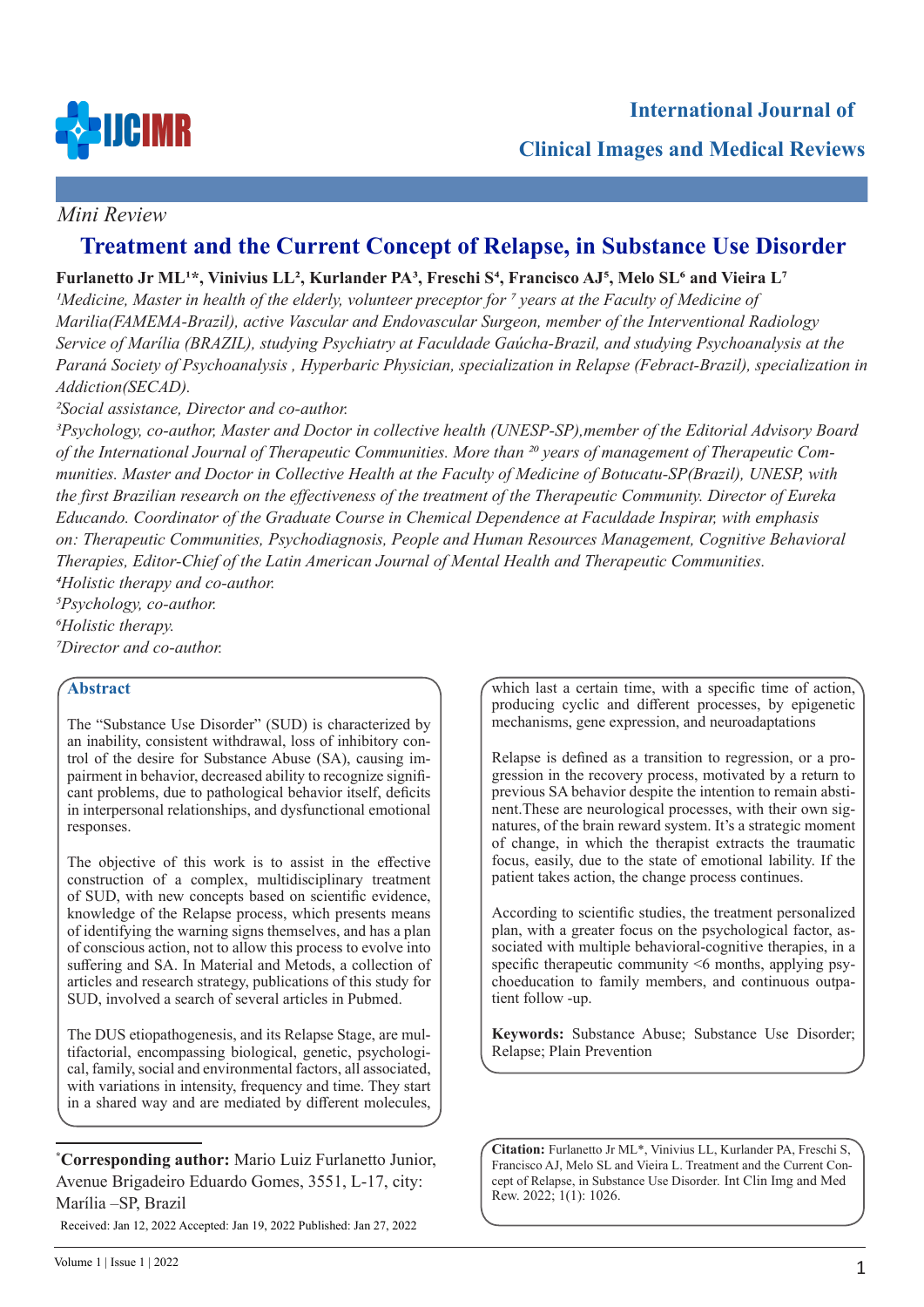#### **Mini Review**

Currently, "Substance Use Disorder" (SUD) is characterized by an inability, consistent withdrawal, loss of inhibitory control of the desire for Substance Abuse (SA), causing impairment in behavior, decreased ability to recognize significant problems, due to pathological behavior itself, deficits in interpersonal relationships, and dysfunctional emotional responses. The characteristics of chronic diseases, SUD involves cycles of relapse and remission, and are associated with other psychiatric pathologies in 60% of cases, causing confusion in symptoms, and treatment of all comorbidities is necessary [1,2].

The DUS etiopathogenesis, and its Relapse Stage, are multifactorial, encompassing biological, genetic, psychological, family, social and environmental factors, all associated, with variations in intensity, frequency and time. The American Institute on Drug Abuse, as well as ASAM, consider genetics to contribute in the etiopathogenesis of 60%, for TUS [3-6].

Relapse is conceptually defined as a transition to regression, or a progression in the recovery process, motivated by a return to previous SA behavior despite the intention to remain abstinent. A standardized definition and understanding of relapse not only minimize confusion, inconsistency and social stigma, but also the objective is helps provide relapse- sensitive care with accurate assessment methods [7-9].

Relapse is not just the act of SA, but the entire previous process, which involves subtle or expressive symptoms, with many variations and emotional dysregulation, divided into eleven phases, according to Gorski. However, SA is the last step of relapse, and neglecting previous events, in a relapse, prevents an effective intervention [8,10].

These are neurological processes generated by hyperactivity of dopaminergic pathways, with their own signatures, of the brain reward system, that stimulate the shared pathways of impulsivity, sexual impulses, food abuse, called the ''brain reward system'', as it provides pleasure in the release of dopamine, the same pathway as these and SA, and Relapse. For each substance, they start in a shared way and are mediated by different molecules, which last a certain time, with a specific time of action, producing cyclic and different processes, by epigenetic mechanisms, gene expression, and neuroadaptations, of the activity in the mesolimbic dopaminergic system, which were evidenced in Magnetic Resonance Studies with positron emission, and in animal studies [6,8,10-13]

So, we consider the plan, as Relapse Management (RM), and not just Prevention, because new Relapse Processes will happen, due to the factors described above. Prevention must avoid negative emotional states, and live in automatic mode [3,8, 11,12]. Relapse is a mental health crisis, which can be speech, thoughts or behaviors, considered as a moment of change, in which the therapist extracts the traumatic focus, easily, due to the state of emotional lability. If the patient takes action, the change process continues. It is a strategic moment, for the resignification of values and beliefs, creation of new forms of expression, and strengthening of bonds [14,15].

The Singular Care Plan (PAS) is carried out, after screening for risk factors and/or barriers, for different sex and age groups. The treatment is the association of multiple approaches, carried out by the multidisciplinary team, with several resources, which add complex interventions, pharmacological treatment when indicated, psychosocial therapies adapted to RM (based on Marlatt and Gorski), using Cognitive-Behavior Therapy basead the Mindfulness tool, associated with psychoeducation, Social Skills Training (SST) and coping, in a Therapeutic Community (TC), admission in the first 30 days (Acute Abstinence-very high risk of SA), facilitating SST among peers, Relapse symptoms, 12 steps Narcotics Anonymous, holistic medicine, treatment / psychoeducation for family members, offering workshops for occupational therapy purposes, physical activities, balanced nutrition, promoting protected and integrated housing, for an effective assistance therapeutic [14-17].

Reception in the short-term  $TC$  ( $\leq 6$  months), those who do not have social and/or family support, receive 'folow-up'' of SST, for 3 months, period of high risk of SA. This treatment is indicated for patients in the Relapse or Maintenance phase, as they have high motivation to change. TC discharge is assessed by the repertoire of SST. Coping skills are the cognitive repertoires to effectively deal with everyday situations, especially in stressful moments, and trigger relapses. Psycho-SST are essential for secondary symptoms, post-DUS, for non-SA in Relapse processes. Patients with low motivation (pre-contemplation and contemplation) are indicated for long-term TC (tradicional), and very symptomatic patients are required to be admitted to hospitals or medical clinics. Continuous outpatient follows -up is always maintained [18-20].

#### **Materials and Methods**

The collection of articles and research strategy, publications of this study for SUD, involved a search of several articles in Pubmed, which constituted the original data of this review. Terms related to "Substance Use Disorder" (SUD) and "prevention relapse"(PR)," substance abuse"(SA), "relapse" and ''Substance Use Disorder'' were listed in Medical Subject Headings (MeSH). All types of "SUD", ''PR'' and "SA", and words Relapse and Substance Abuse, have been covered as much as possible. To ensure the best coverage we use the "advanced search" option. The search was by text subject. The queries for "Substance Use Disorder" (SUD), (PR) and (SA) generated 322,748 and 3,972 records, and for the terms in the same sentence 66,825 records, on 2022-01-01.

#### **Acknowledgments**

I thank the editorial staff and Mira Weslie for editing of this manuscript.

#### **Conflict of Interest**

The author declares no conflict of interest.